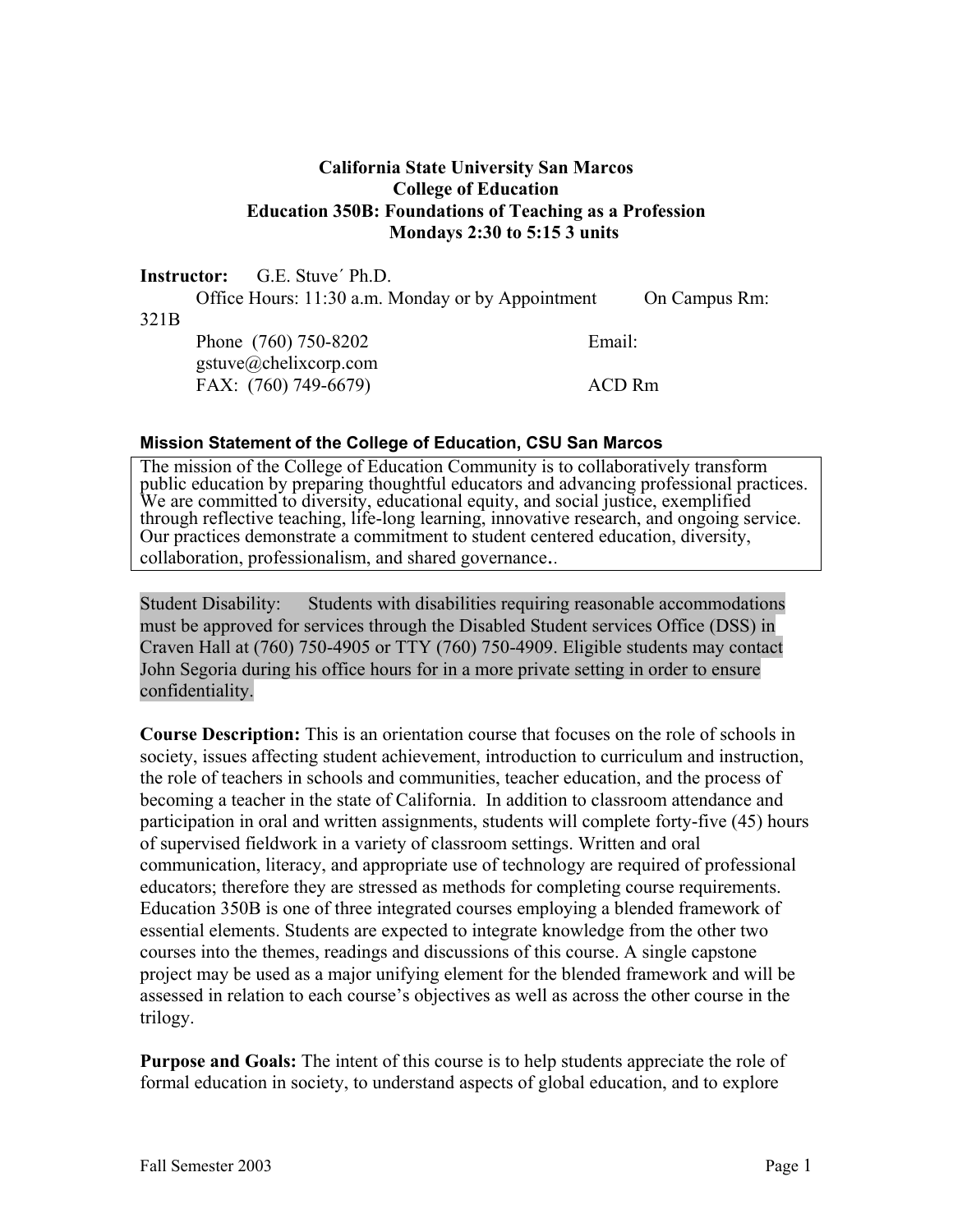some of the major issues facing teachers and the education profession today. The course is intended for individuals interested in becoming teachers, and/or for people interested in promoting quality education. Upon completion of this course, the student should understand the nature of formalized education in the United States and should be able to assess his/her interest in teaching as a career.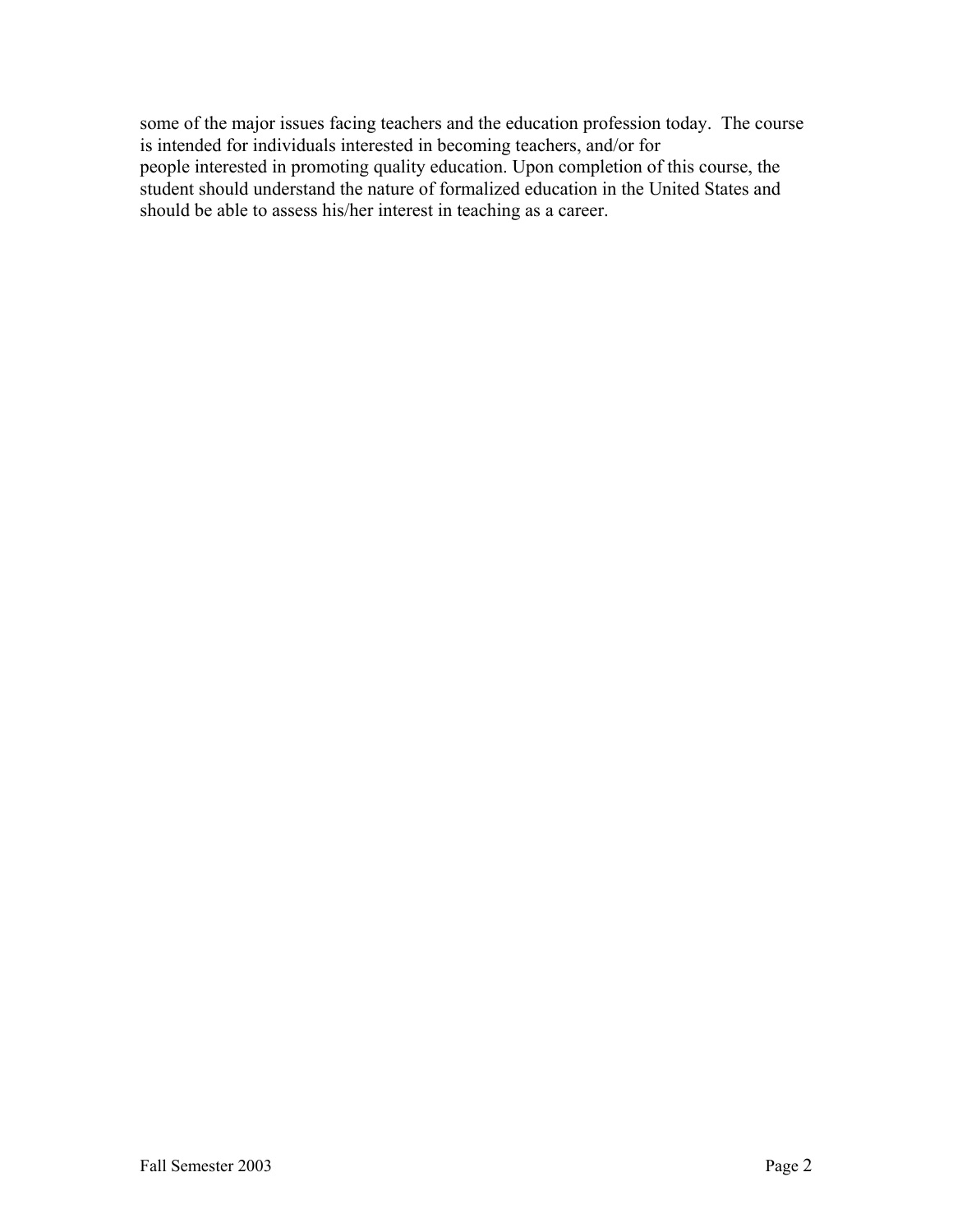Major topics include:

- Understanding the role of schools in society.
- Exploring philosophies and contemporary issues in education.
- Understanding the history, rationale, and legal foundations of inclusive education.
- Understanding the qualifications and credentialing process to teach in California.
- Understanding and appreciating the student as an individual.
- Assessing the roles of teachers in schools and in the education of all children.
- Understanding factors affecting student achievement.
- Understanding critical issues in curriculum and instruction.
- Clarification of motives for choosing teaching as a career.
- Understanding educational reform movements

## **Required Materials:**

 Armstrong D.G. , Henson, H.T. and Savage, T.V. (2001). Teaching Today, Merrill Prentice-hall.

 Villa, Richard A. and Thousand, Jacqueline S. (1995). Creating an Inclusinve School. Alexandria, VA: Association for Supervision and Curriculum Development Selected essays distributed by the instructor including:

 "Laws Related to Special Education that Affect Teachers" by J. Thousand ""Gold Star Junkies" by David Ruenzel

"How Culture Shapes Math Instruction in Japan, Germany and the U.S. by CSU Institute for Educational Reform

## **Suggested Texts/readings**

Kidder,Tracy (1989). Among Schoolchildren. Boston: Houghton-Mifflin.

Meier, Daniel R. (1997). Learning in Small Moments: Life in an Urban Classroom. New York: Teachers College Press.

Kozol, J. (1991). Savage Inequalities: Children in America's Schools. New York: Harper.

State reports i.e.; "It's Elementary," "Caught in the Middle," "Here they come-Ready or Not," "Second to None," and other works supplied and/or approved by the instructor.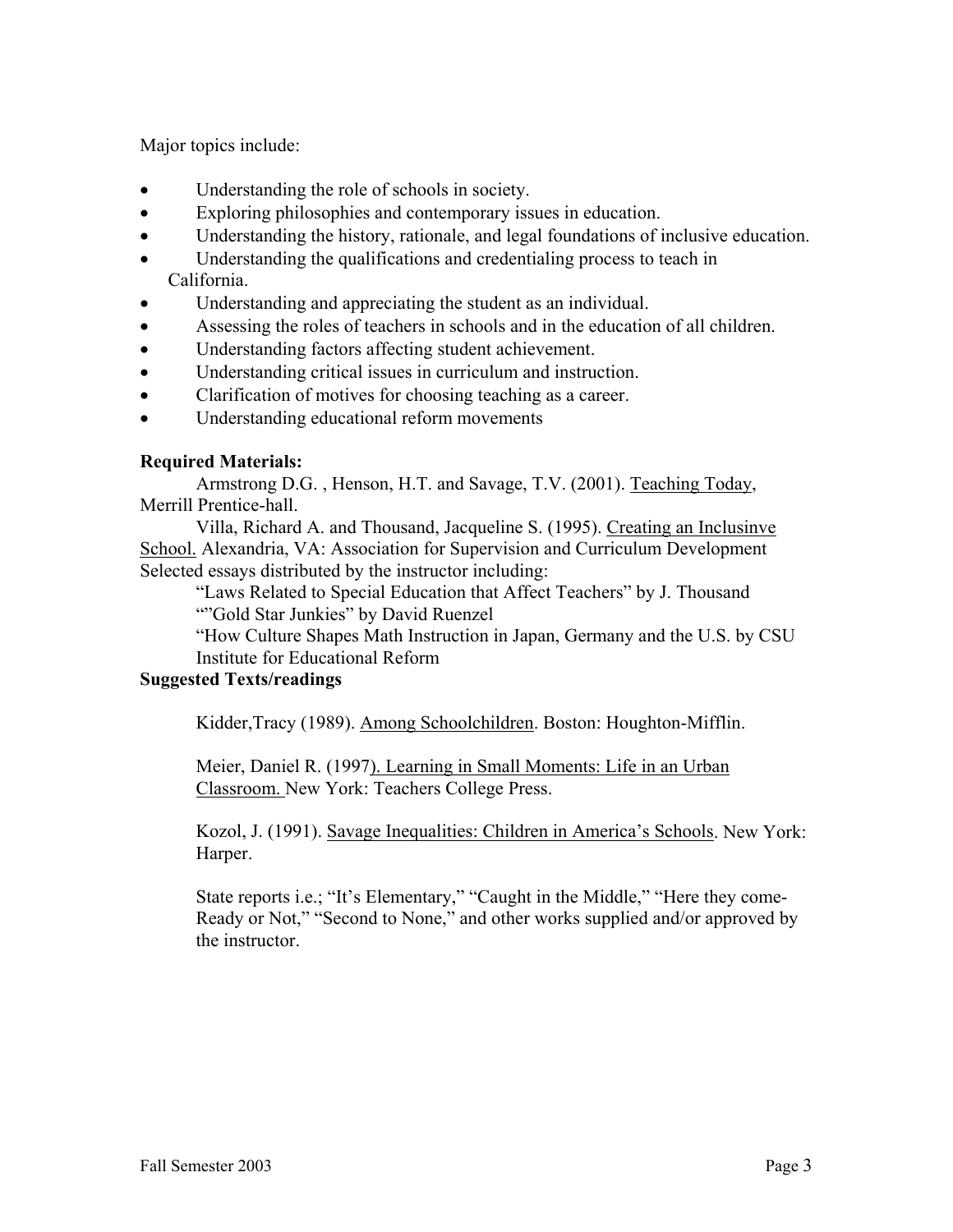#### **Course Requirements**

*General Expectations*: This course is designed for dynamic learning where students take an active part in the learning process. It is therefore essential that students come to class prepared to discuss required readings, submit required assignments, conduct research, lead discussions, and participate in group activities.

*Attendance:* **The attendance policy of the College of Education (COE): Due to the dynamic and interactive nature of courses in the COE, all students are expected to attend all classes and participate actively. At a minimum, students must attend more than eighty percent of class time, or s/he may not receive a passing grade for the course at the discretion of the instructor. If you miss two class sessions, are late (or leave early) to more than three sessions, you cannot receive a grade of "A". If you miss three class sessions, your highest possible grade is a "C+" Should you have extenuating circumstances, contact the instructor as soon as possible** 

*Fieldwork*: In addition to in-class work, assigned readings, and projects, students will be expected to observe a minimum of 45 hours in public schools. Each student will maintain a journal, documenting interesting observations, analysis and questions generated from observations of classrooms in various educational settings (see guidelines for field experience.) Written reports of these visits and the observation forms **will be submitted on three dates listed on the tentative class schedule**. These reports will be included in determining the final grade. These "field experiences **may be** included in the requirements for admission to the CSUSM Teacher Credential program.

*Reading Log*: Students are expected to read and keep a log summarizing at least articles selected from newspapers, magazines, and/or professional journals. The articles chosen should relate to education in general and to the topics mentioned in the text. The instructor will furnish several of the articles. No readings logs will be accepted after . Entries for the log should provide the following:

- title, source, and date of the article, and  $\text{Log } \# \text{-i.e., } \text{Log } \# 3$
- a brief summary of the main points
- personal reflections

You may be asked to share these articles with other students. The log will be collected and will be reflected in the final grade.

*Teacher Interview*: Students will interview a teacher and write a 3 to 4 page summary of the information learned. **Specific details will be distributed and discussed in the first class.**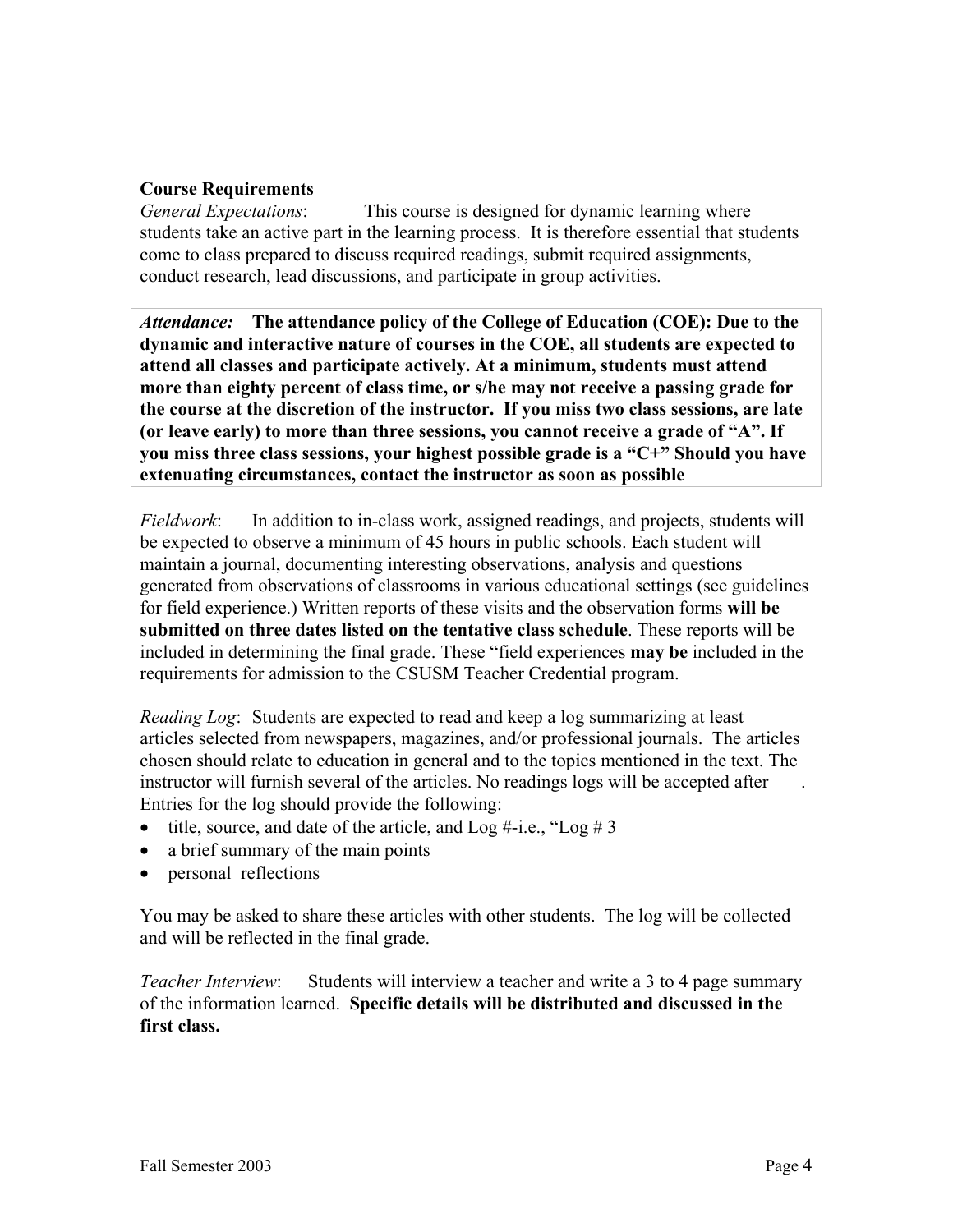*Technology Assignments*: students are expected to demonstrate competency in the use of various forms of technology (i.e., word processing, electronic mail, use of the Internet and/or multimedia presentations). Several assignments will require use of the Internet.

## *Standards of Quality and Effectiveness for Professional Teacher Preparation Programs*

Under new provisions of state law, institutions of higher education are to spell out specific behaviors students will be able to perform after successfully completing a course of study. The behaviors listed below have been adopted for this class.

*Students successfully completing Education 350:* 

- are aware of their own personal values and biases and recognize ways in which these values and biases affect the teaching and learning of students.
- resist racism and acts of intolerance.

appropriately manage their professional time spent in teaching responsibilities to ensure that academic goals are met.

- understand and honor legal and professional obligations to protect the privacy, health, and safety of students, families, and other school professionals
- are aware of and act in accordance with ethical considerations
- they model ethical behaviors for students.
- understand and honor all laws relating to professional misconduct and moral fitness.
- know and use principles of universal design to differentiate instruction and develop accommodations and modifications in curriculum, assessment, and instruction in order to ensure that special populations including students with identified disabilities, students with behavior intervention plans, and students considered gifted and talented have access to and actively participate in the general education core curriculum.
- can articulate the rationale for inclusive educational opportunities for all students.
- are familiar with major disability characteristics and strategies for accommodating those differences in the classroom. They know the eligibility criteria for special services (e.g., special education, gifted and talented services
- are familiar with their legal and ethical responsibilities to participate in the Individual Education Program (IEP) process and implement students' IEPs with integrity.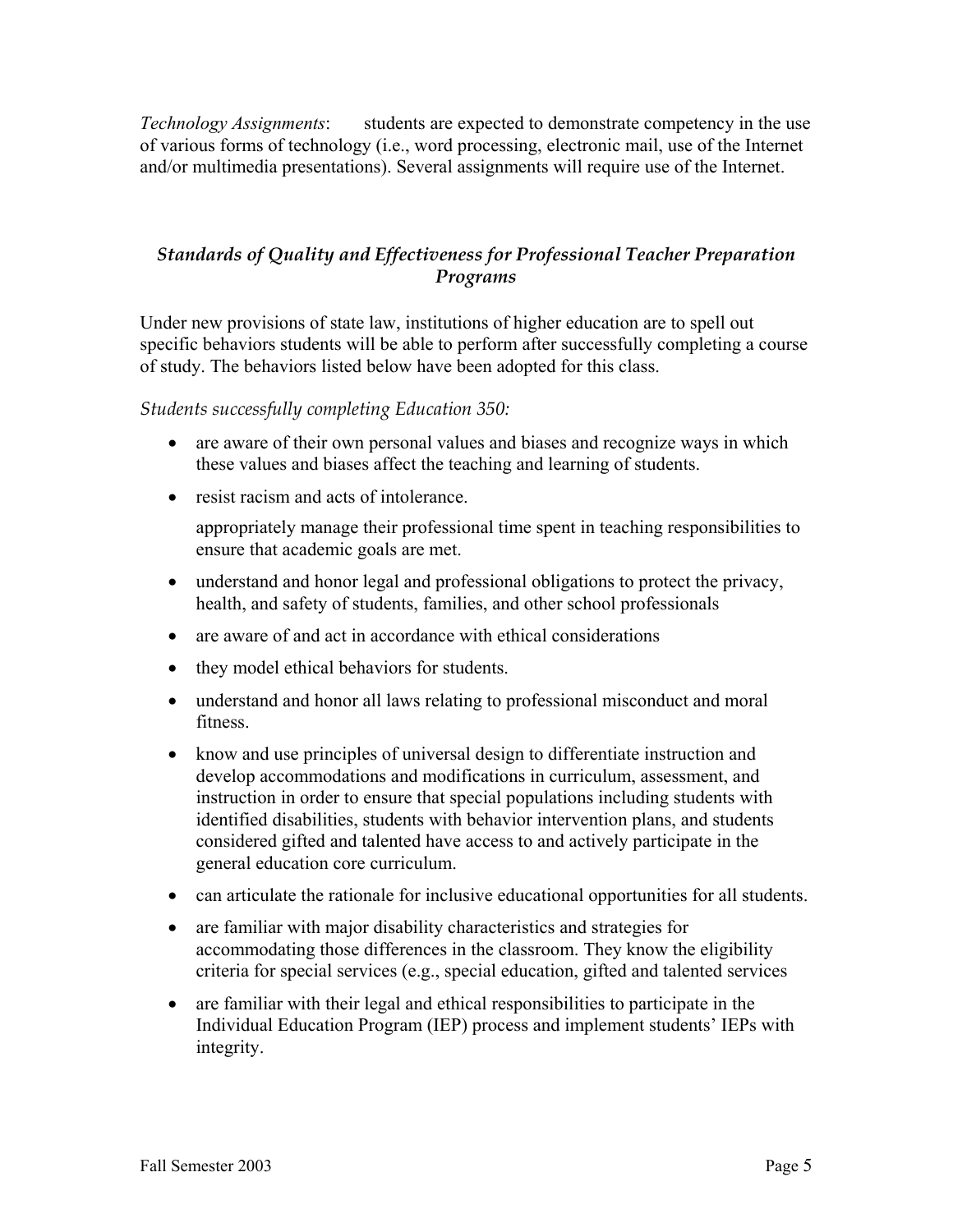- use pre-referral processes such as the Student Study Team and consultation with general and special education colleagues rather than automatic referral of students to special education or other exceptional services
- collaborate with special educators and other specialized support personnel to plan for, teach, and assess the students with special characteristics for whom they are responsible
- use natural peer supports (e.g., partner learning, peer tutoring, classroom meetings), collaborative teaching and learning methods, and other appropriate materials and technologies (including assistive technologies) to a) create a caring classroom community in which students value one another's differences, b) develop the social competence of and relationships among class members, and c) meet the educational and social/emotional needs of individual students

**Class Assessments/ Grading:** From time to time the instructor may administer short assessments to determine student comprehension of the concepts being presented in class discussions and lectures.

The following point system will be used in determining the final grade:

Attendance and Class Participation (10 points), Teacher Interview (10 points), Reading Log (20 points), Oral Presentation (10 points), Field Experiences (20 points), Technology Assignments (10 points) Final (20 points).

The total number of points earned out of 100 will determine your final grade. A 100-95 A- 94-90 B+ 89-86 B 85-81 B- 80-78 C+ 77-73 C 72-69 C- 68-65 D 64-60 F 59-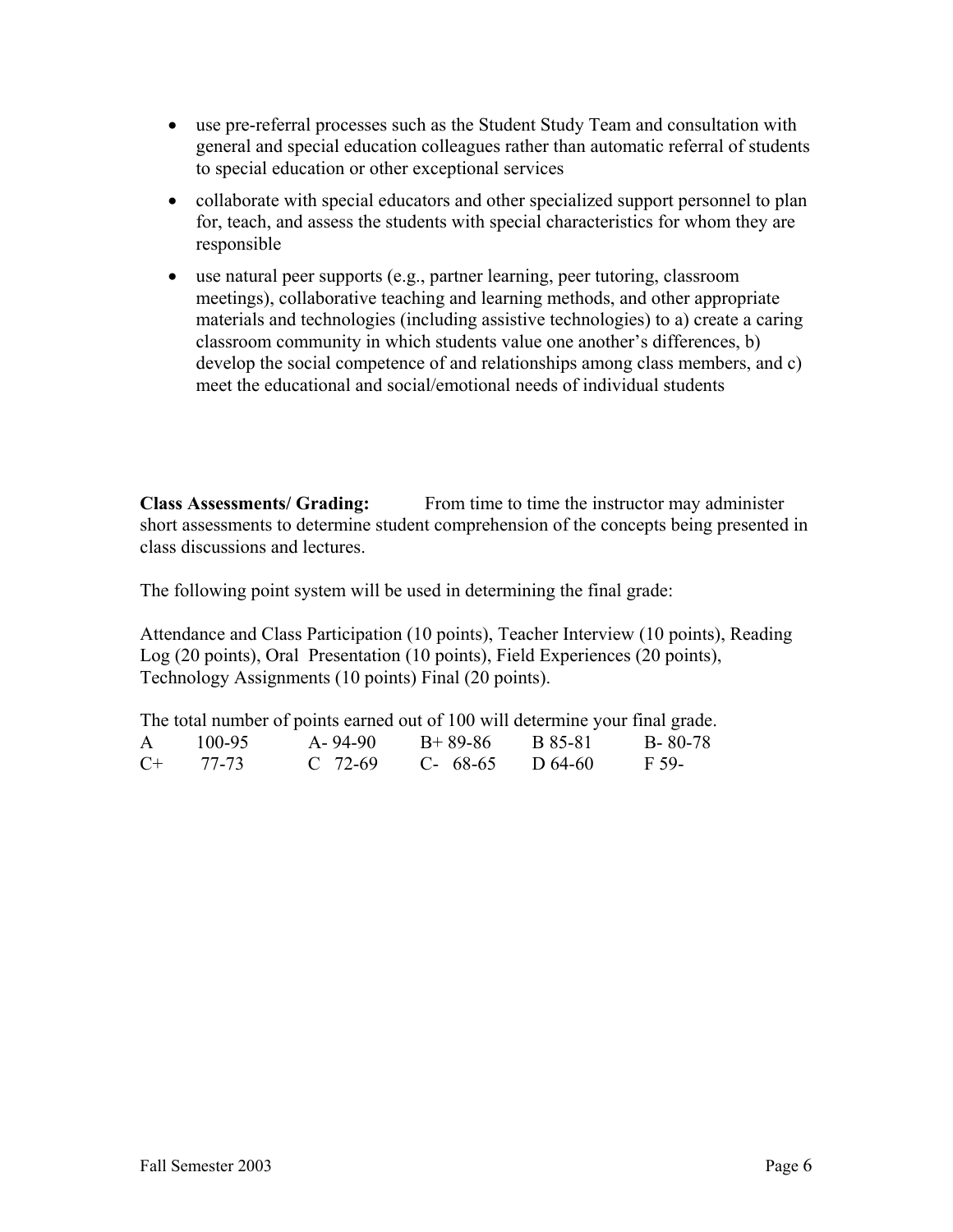| <b>Date</b> | <b>Topic</b>                                                                                                                                                    | <b>Next</b><br><b>Assignment</b>                              |
|-------------|-----------------------------------------------------------------------------------------------------------------------------------------------------------------|---------------------------------------------------------------|
| 9/8         | Course overview, field experience guidelines, class<br>discussion-"Why do you want to become a teacher"<br>Overview of the credentialing process                | Read textbook<br>Chap.11<br>Interview a<br>teacher            |
| 9/15        | <b>Historical Roots of Education in America</b><br><b>Discuss Teacher Interviews</b>                                                                            | Read Chap.1<br>&10, Discuss<br>Fieldwork and<br>first journal |
| 9/22        | Fieldwork Discussion #1. - focus on group I<br>First journal assignment Lecture: Teaching in an<br>Age of Change- The influence of Teachers                     | Read Chap 5<br>& 4                                            |
| 9/29<br>and | Exceptional Learners and their needs: school<br>reactions categorical programs: GATE, Special<br>Education, LEP/NEP (ELL). Title I, etc                         | Read Chap. 8                                                  |
| 10/6        |                                                                                                                                                                 |                                                               |
| 10/13       | Classroom Management, School discipline,<br>suspension/expulsion Start technology assignment                                                                    | Read Chap. 6                                                  |
| 10/20       | Field Experience Discussion #2.-discipline<br><b>Curriculum and Instruction</b>                                                                                 | Read Chap. 15                                                 |
| 10/27       | School Governance, role of the state, county and<br>local school districts. Superintendent, Board power<br>and responsibilities, Teacher Unions- Teacher Ethics | Read<br>Chap.12& 10<br><b>Technology</b><br>assignment<br>due |
| 11/3        | Philosophy, Community Values-Classroom Impact                                                                                                                   | Read Chap. 13                                                 |
| 11/10       | Learners Rights, major laws impacting school<br>practices<br><b>Educational Philosophies</b>                                                                    | . Read Chap.<br>14 & 7<br><b>Observations</b>                 |

# Tentative CLASS SCHEDULE (as of 9/1)